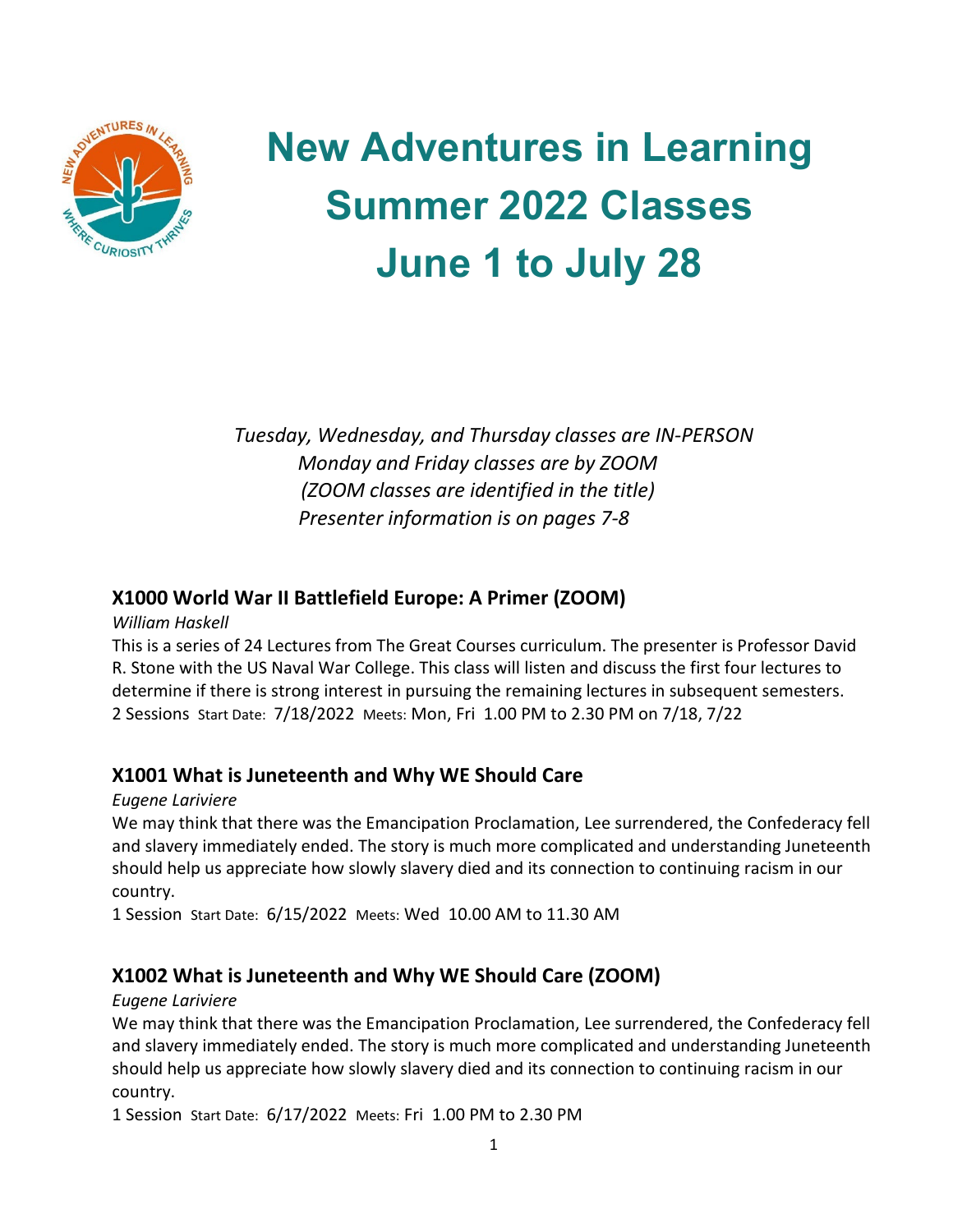## **X1003 Situational Awareness**

## *Joan Campbell*

Join us for a review of best safety practices, being aware of our surroundings and having a plan in place in the event an emergency does occur. This presentation provides simple and common sense suggestions on personal safety and being prepared for unforeseen circumstances. 1 Session Start Date: 7/6/2022 Meets: Wed 10.00 AM to 11.30 AM

## **X1004 Fraud Prevention and Awareness - Trending and Future Scams**

## *Joan Campbell*

We are all aware of the scam phone calls and emails, but we need to be aware of trending and future fraud techniques. This class will review current and repetitive fraud practices and also discuss what we are predicting in the next year. If you have copies of fraudulent emails or letters or just have a situation to share, bring them with you and we can learn from one another! We hope you can join us to hear about trending scams and share your stories! 1 Session Start Date: 7/14/2022 Meets: Thu 10.00 AM to 11.30 AM

# **X1005 Travel Safety**

## *Joan Campbell*

2022 may be the year we travel again or start making our plans! This presentation will review safety tips and suggestions for securing your home and property prior to leaving, measures to be taken while enroute and ways to reduce risks while sightseeing at your destination. 1 Session Start Date: 7/20/2022 Meets: Wed 10.00 AM to 11.00 AM

# **X2000 Parli Italiano?**

## *Eugene Lariviere*

This is a class studying the Italian language, history and culture based on the essays in the book Read and Think Italian. Some knowledge of Italian is best but not essential. If you wonder if you can handle this, you can email questions to Gino: eugenelariviere39@gmail.com 9 Sessions Start Date: 6/2/2022 Meets: Thu 3.00 PM to 4.30 PM on 6/2, 6/9, 6/16, 6/23, 6/30, 7/7, 7/14, 7/21, 7/28

# **X3000 Field Trip to the Basha Art Gallery**

## *Michael Buscaglia*

The Basha Art Gallery contains an Outstanding Exhibit of Southwestern Art and Artifacts. One of the largest, privately owned collections of Contemporary Western American and American Indian Art in the World.

1 Session Start Date: 6/22/2022 Meets: Wed 10.00 AM to 11.30 AM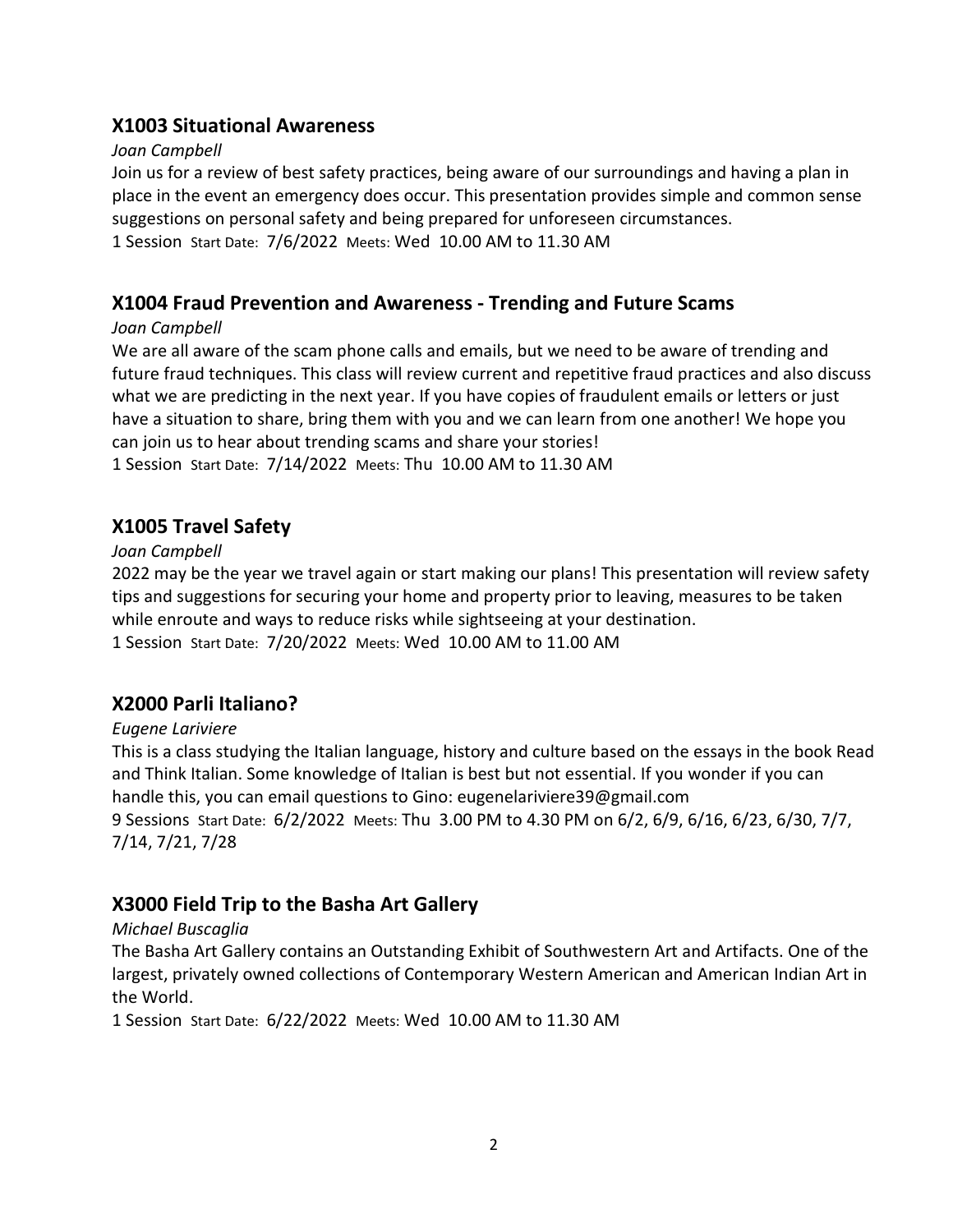## **X3001 Humor in Classical Music (ZOOM)**

## *Alleen Nilsen -- Don Nilsen*

We will discuss the musical humor of many major composers including Bach Beethoven, Gilbert and Sullivan, Haydn, Mozart, Simon and Garfunkel, Wagner and Vivaldi. We will also discuss the humor of a number of Broadway musicals

1 Session Start Date: 6/20/2022 Meets: Mon 1.00 PM to 2.30 PM

## **X3002 Doctors Look at Works of Art**

## *Eugene Lariviere*

A physician looked at the Mona Lisa and saw things that convinced him she had a serious disease that probably killed her at a young age. Another doctor looked at a painting of Michelangelo by Raphael that revealed a diagnosis of a painful chronic disability. Well explore these and some other discoveries by doctors looking at art.

1 Session Start Date: 6/21/2022 Meets: Tue 1.00 PM to 2.30 PM

# **X5000 Computer Buying Guide (ZOOM)**

## *Robert Truman*

Your current computer wont upgrade to Windows 11, looking to get a new MAC or Chromebook? If you are getting ready to invest in some new technology and you feel totally confused about all of the terminology and specifications. This class is for you. Rob will provide some basics when it comes to picking your next machine. This class will help you pick the right computer for your needs, so you are not disappointed with your next purchase.

1 Session Start Date: 6/13/2022 Meets: Mon 10.00 AM to 11.30 AM

# **X5001 Internet Security for Seniors (ZOOM)**

## *Robert Truman*

Staying safe when online is getting more difficult these days. This presentation will address the topics of online scams, viruses, junk email, telemarketers, and more so that you can learn how to protect yourself and your privacy and still use the Internet.

1 Session Start Date: 7/25/2022 Meets: Mon 10.00 AM to 11.30 AM

# **X5002 Autonomous Driving 101 (ZOOM)**

## *Whitney Steele*

Learn about Waymo - the worlds first autonomous ride-hailing service. What is autonomous driving? Who is Waymo? Why is this technology important? How can I utilize this service? Learn it all in this Autonomous Driving 101 class!

1 Session Start Date: 7/22/2022 Meets: Fri 10.00 AM to 11.30 AM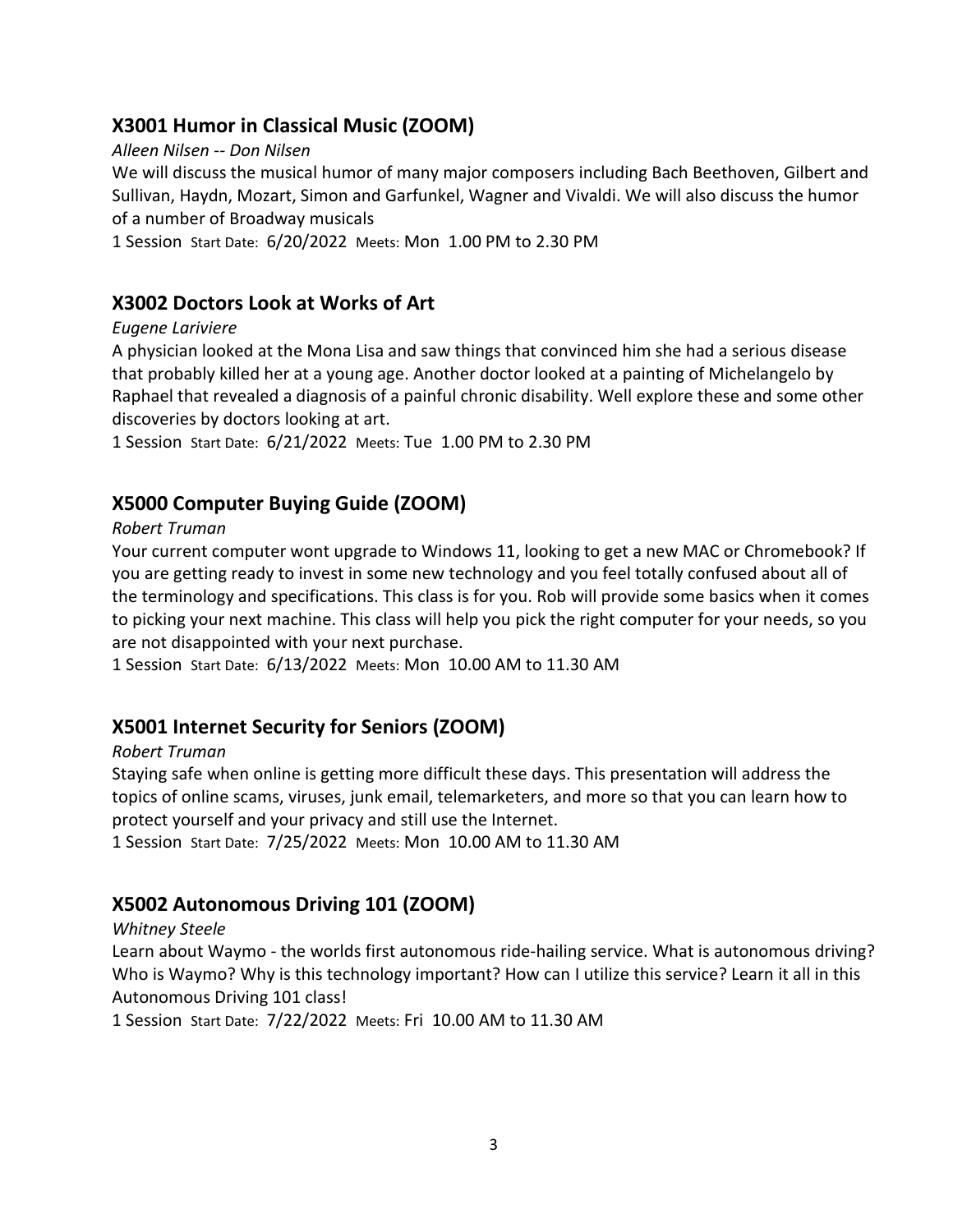## **X6000 Pandemic Immunity**

#### *James Bogash*

Building and maintaining a strong immune system is the most important thing you can do. Find out how vitamins, diet, exercise, your own microbiome and environmental chemicals all play a role in how well your body fights off bacteria, viruses and yeast.

1 Session Start Date: 6/1/2022 Meets: Wed 1.00 PM to 2.30 PM

## **X7000 The Basics of Estate Planning (ZOOM)**

## *Richard Agins*

This class will describe and explain living trusts, wills, financial powers of attorney, health care powers of attorney, advance directives, HIPAA release authorizations and do not resuscitate orders. 2 Sessions Start Date: 6/3/2022 Meets: Fri 1.00 PM to 2.00 PM on 6/3, 6/10

## **X7001 Paying for Long Term Care (ZOOM)**

## *Scott Sandell*

This is an unbiased review of the primary resources to fund long term care including, but not limited to, Medicare/Medicaid, VA Aid; Attendance, life insurance, traditional LTC insurance, and annuities. Brought to you by a non-profit organization dedicated to providing communities with a consistent resource through unbiased classes that are free of sales.

1 Session Start Date: 6/6/2022 Meets: Mon 10.00 AM to 12.00 PM

# **X7002 Understanding Reverse Mortgages (ZOOM)**

## *Scott Sandell*

Uncover the mystery behind the commonly misunderstood benefit. We will discover what is in it for you, the lender, and our government while exploring the various uses for it. Brought to you by a non-profit organization dedicated to providing communities with a consistent resource through unbiased classes that are free of sales.

1 Session Start Date: 7/11/2022 Meets: Mon 10.00 AM to 12.00 PM

## **X7003 Women In Charge of their Wealth**

## *Allie Stea*

The fact is, if youre a female, you will most likely be the sole decision maker for your finances at some point in your life, if youre not already. This is a fundamental financial literacy class specifically tailored towards women. I will be going over the basics of managing your finances, the specific factors as it relates to women, and an overview of considerations for widows. 1 Session Start Date: 6/8/2022 Meets: Wed 10.00 AM to 11.00 AM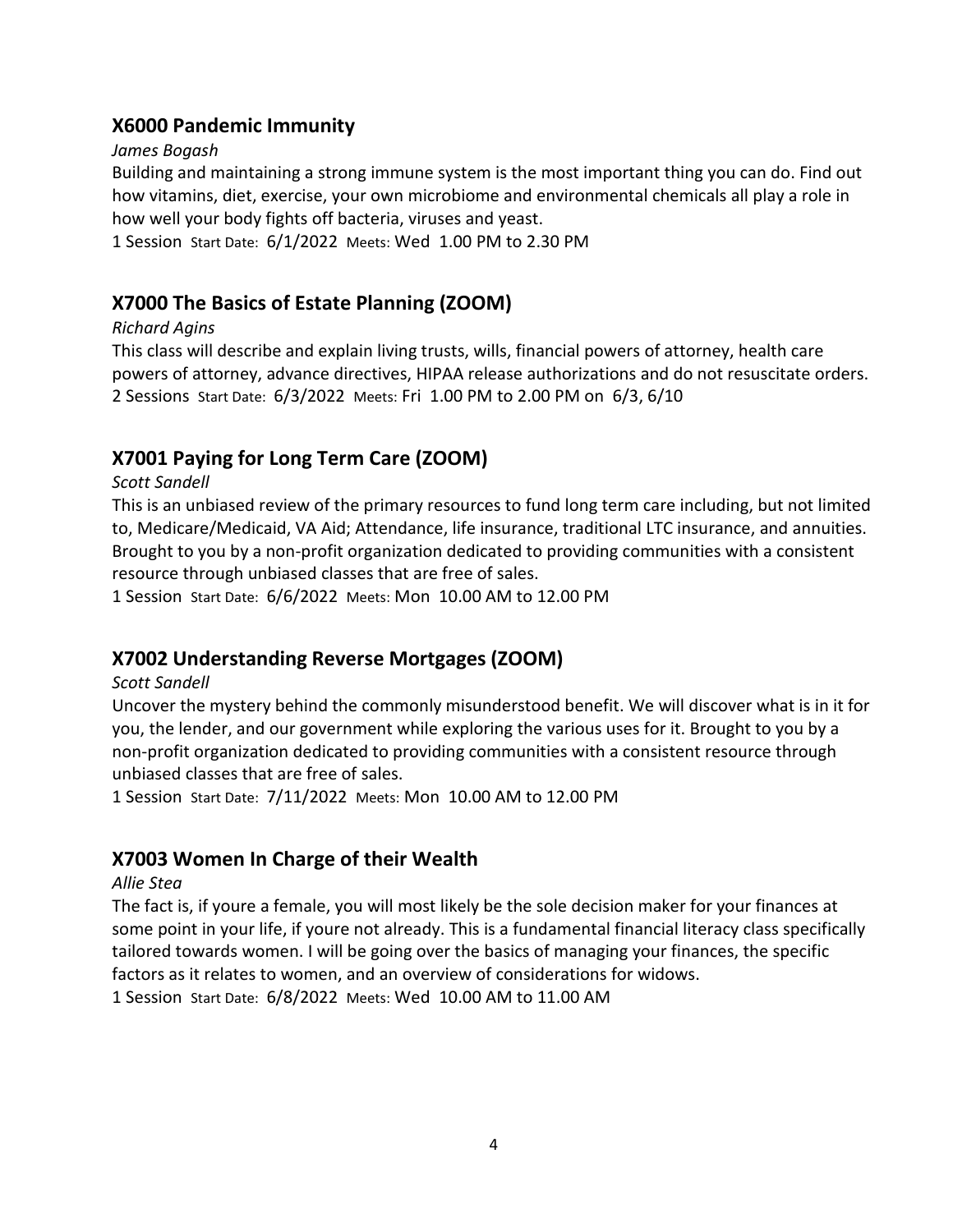# **X8400 Avoid Fraud, Scams and Abuse; Let's Avoid Those Together (ZOOM)**

## *Nydia Montijo*

This workshop will provide information and resources to spot and avoid fraud. Attendees will be introduced to common scams, understand the strategy and tactics used by con artists, will be trained on spotting fraud, be taught prevention strategies to avoid being a victim, and learn to access resources to help protect yourselves.

1 Session Start Date: 6/24/2022 Meets: Fri 1.00 PM to 2.30 PM

# **X8401 Gravity…Don't Let It Win (ZOOM)**

## *Nydia Montijo*

How to prevent falls and common, related injuries. This thorough workshop teases out all of the shocking, little-known causes of falls and injury IN YOUR OWN HOME AND VEHICLE! We will show you how health and self-care relate to preventing falls and bring safety concepts to life by virtually going room-by-room throughout a typical residence, identifying risk factors, and easy, practical fixes to making your home the safest it can be. We'll show you some life-saving safety tools and connect you to resources.

1 Session Start Date: 7/1/2022 Meets: Fri 1.00 PM to 2.30 PM

# **X8402 Are You Dementia-Friendly? (ZOOM)**

## *Nydia Montijo*

The Dementia-Friendly America National Network will ensure that you are! Is dementia a normal part of aging? Is it more than just a memory problem? Our workshop will include what dementia actually is, what the warning signs are, and how to create an environment that is friendly to those who have been diagnosed. If you want to be someone who can respond with respect and act in a way that is safe for both you and them, then this presentation is a must. 1 Session Start Date: 7/8/2022 Meets: Fri 1.00 PM to 2.30 PM

# **X8403 Should I Age in Place or Look for Other Option? (ZOOM)**

## *Nydia Montijo*

Many of us are asking this question of ourselves and wondering how to get started. Whether we plan to stay in our current home, move in with an adult child, move to senior housing or look for Assisted Living, the process can be daunting. Attend this session and learn how to assess your needs, plan for those needs, look for options and "shop" for the right setting. Walk away with a plan on how you are going to proceed.

1 Session Start Date: 7/15/2022 Meets: Fri 1.00 PM to 2.30 PM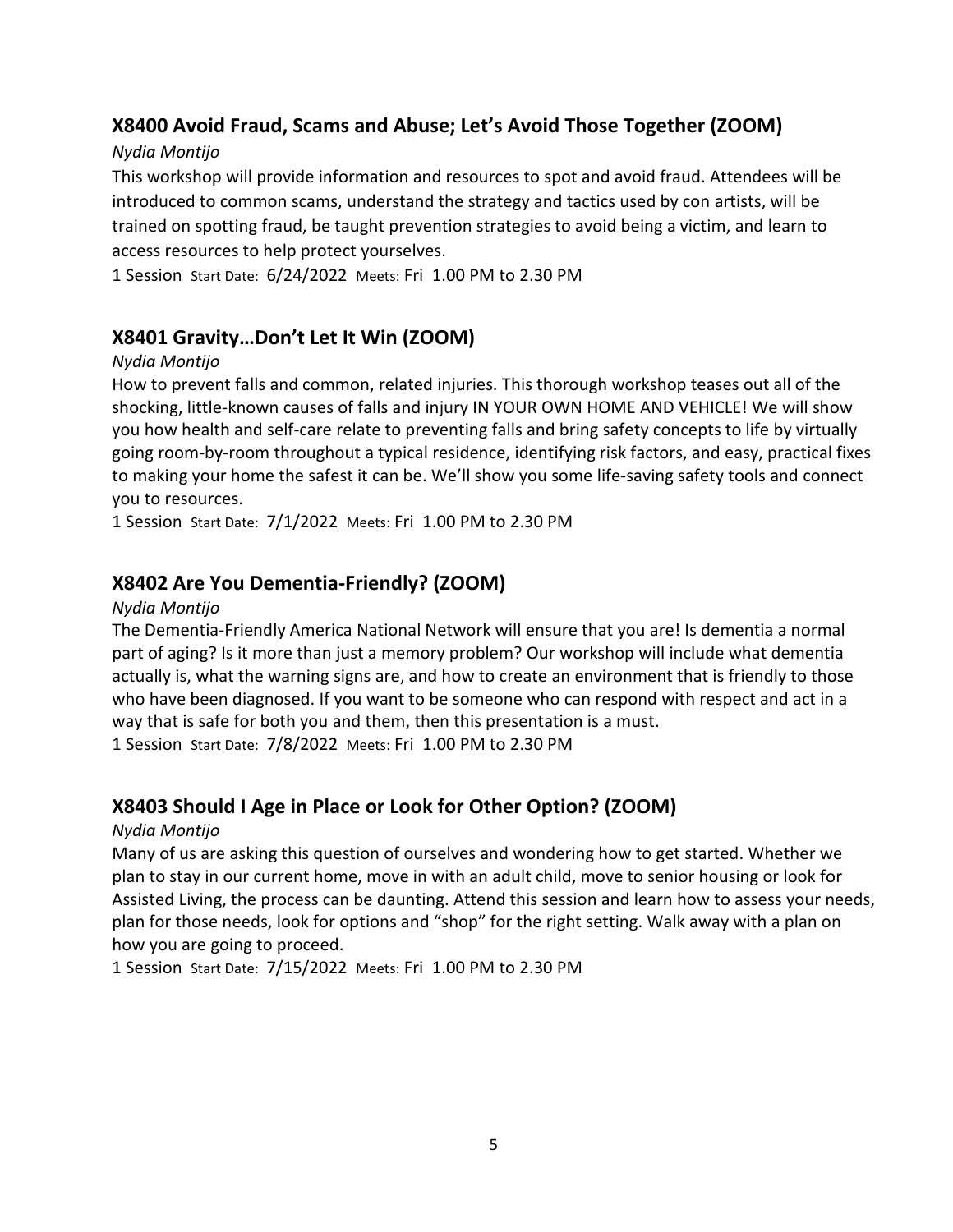## **X8404 3 part Dementia Series**

*Elaine Poker-Yount*

Dementia Series 1, 2, 3

1. How to Become a Dementia Friend: Learn what dementia is, what it's like to live with the disease, the most common types of dementia and tips for communicating with people who have dementia. 2. Memory Loss 101: Is this Normal Aging? Don't miss this opportunity to find out what's normal and what isn't when it comes to memory loss. Whether you may be noticing a change or shift in memory with yourself, a friend or loved one, or just want to get some facts - Please join us to get some answers.

3. My spouse/friend has Dementia (Alzheimer's). I feel awkward and just don't know what to do sometimes. People living with dementia (PLWD) struggle with the loss of their social circle. Friends and family don't know what to do or how to do it so they slowly back away, not by choice, but by fear of saying or doing the wrong things. Join us to learn ideas and better understanding of what you can do to help…. if you're the friend or the family. Elaine will provide answers.

3 Sessions Start Date: 6/7/2022 Meets: Tue 10.00 AM to 11.30 AM on 6/7, 6/14, 6/21

# **X8600 Roundtable: On-going NA Book Club A (ZOOM)**

## *William Haskell*

We will be discussing Word By Word: The Secret Life of Dictionaries by Kory Stamper. Gene Lariviere will be the discussion leader. The author presents an insiders tour of the inner circles of the mysterious fortress that is Merriam-Webster. Since July 2015 the Club has discussed over 48 books 1 Session Start Date: 6/6/2022 Meets: Mon 1.00 PM to 2.30 PM

# **X8601 Roundtable: On-going NA Book Club B (ZOOM)**

## *William Haskell*

We will be discussing a novel Perestroika in Paris by Jane Smiley. Bill Haskell will be the discussion leader. Paras, short for Perestroika, is a spirited racehorse who runs away from her racetrack stall and wanders all over the City of Lights. She meets many different animals and humans in her wanderings. Since July 2015 the Club has discussed over 48 books. 1 Session Start Date: 7/11/2022 Meets: Mon 1.00 PM to 2.30 PM

# **X9500 Film & Discussion - Digital Disconnect**

## *Robert Truman*

In this era of Facebook privacy breaches, fake news and filter bubbles, the essential film DIGITAL DISCONNECT trains its sights on the relationship between the internet and democracy. Tracing the internets history as a publicly funded government project in the 1960s to its full-scale commercialization today, the film traces how the revolutionary, democratizing potential of the internet has been radically compromised by the growing and unaccountable power of a handful of telecom and tech monopolies.

1 Session Start Date: 6/7/2022 Meets: Tue 1.00 PM to 2.30 PM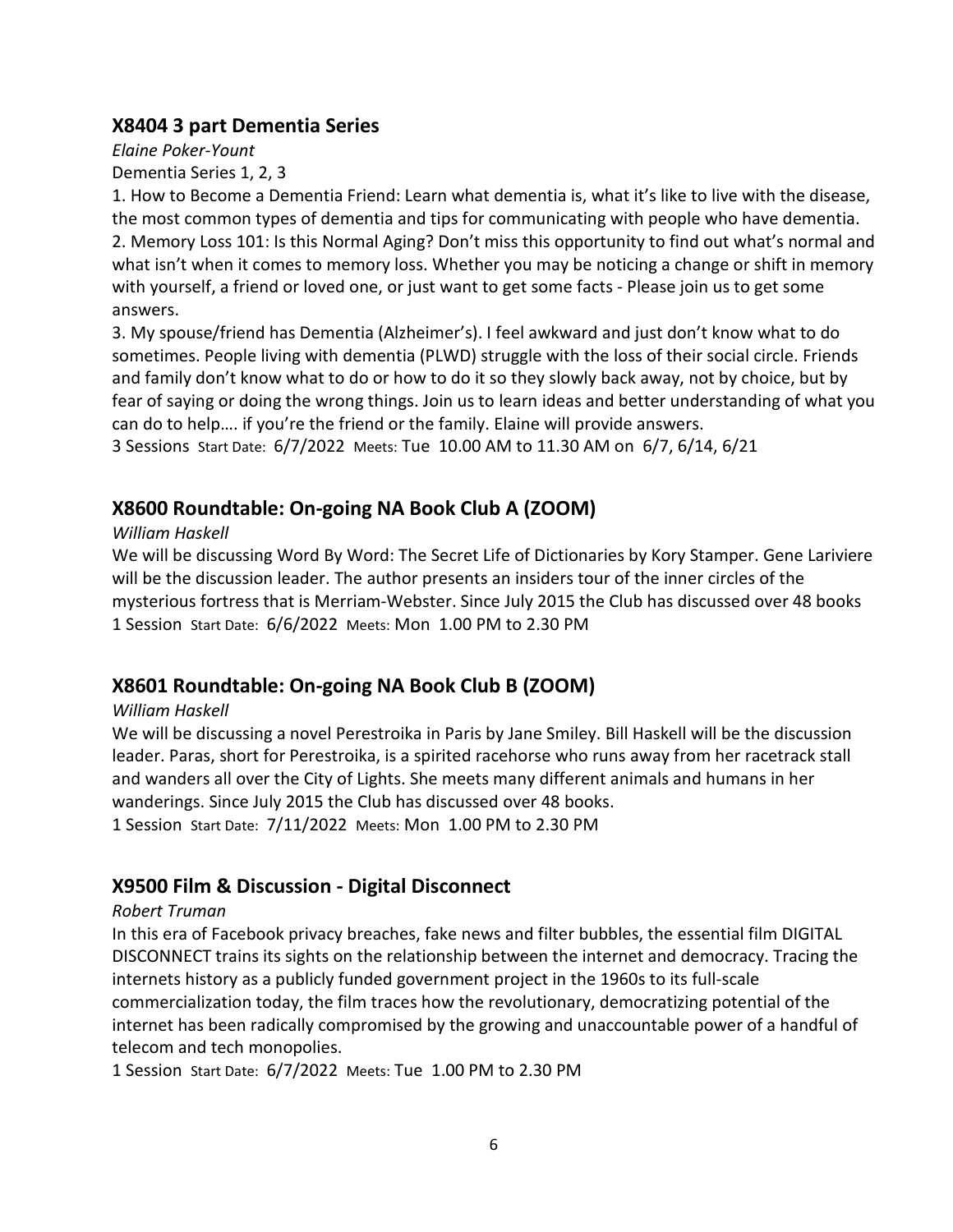## **X9501 Film & Discussion - Bitcoin: The End of Money As We Know It**

## *Robert Truman*

Bitcoin: The End Of Money As We Know It traces the history of money from the bartering societies of the ancient world to the trading floors of Wall St. This film explains how most money we use today is created out of thin air by banks when they create debt. Is Bitcoin an alternative to national currencies backed by debt? Will Bitcoin and cryptocurrency spark a revolution in how we use money peer to peer? Is it a gift to criminals? Or is it the next bubble waiting to burst? 1 Session Start Date: 7/26/2022 Meets: Tue 10.00 AM to 11.30 AM

# **Presenter information**

#### *Agins, Richard*

Former CPA, management consultant and business lawyer practicing estate planning and business law for 18 year; I help individuals, families and business owners protect and pass along what matters to them most by securing their legacies and ensuring their long-term health care.

#### *Bogash, James*

James Bogash, D.C., has training in physiology and functional medicine, which examine how the environment interacts with the body to produce health and disease.

#### *Buscaglia, Michael*

Michael Buscaglia taught the International Baccalaureate and advanced placement French program at Chandler High School along with serving as a baseball and soccer coach. He received his B.A and M.A. from Binghamton University in New York.

#### *Campbell, Joan*

Joan Campbell is a Community Affairs Coordinator with the Maricopa County Attorney's Office. Being aware of trending scams, safety when traveling, residential security and internet safety will give you the tools you need to reduce your chances of being a victim of crime. Joan has been with the County Attorney's Office for seven years; she previously worked for the Arizona Department of Education and City of Glendale.

#### *Haskell, William*

Bill Haskell has presented many New Adventures courses on interesting and diverse subjects ranging from science to history, including many in The Great Courses series.

#### *Lariviere, Eugene*

Gene is a retired pediatrician from N.H. He has led many New Adventures Classes, mostly in areas of history.